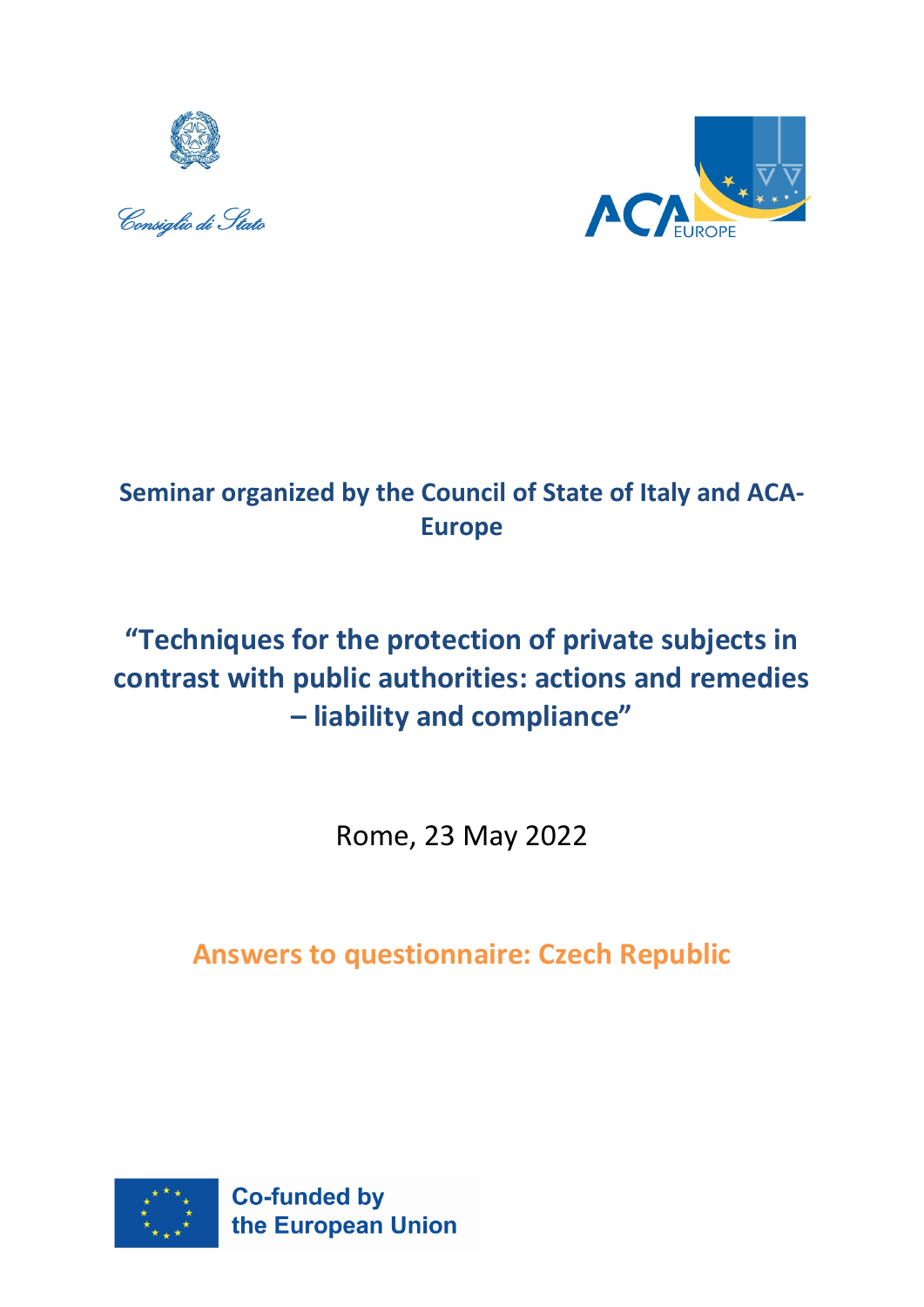



# **"TECHNIQUES FOR THE PROTECTION OF PRIVATE SUBJECTS IN CONTRAST WITH PUBLIC AUTHORITIES: ACTIONS AND REMEDIES - LIABILITY AND COMPLIANCE".**

# **INTRODUCTION**

The seminar will analyse the types of actions that can be brought before the administrative judge: action of annulment, action of declaration and action of condemnation. With particular reference to the latter, the seminar will focus on compensatory measures, including damages for loss of opportunity and damages as a result of delay.

The seminar also intends to examine the possibility of any and eventual special or fast-track procedure, for introductory terms and methods which pertain to certain subjects under consideration, for example, for their economic or political relevance, such as those to be found in the sphere of public contracts (see also transversal analysis).

The aim of this questionnaire and of the subsequent seminar is to provide a wider comprehension of the similarities and differences that exist among the various legal systems of the member States insofar as they apply to the situations to be dealt with by the administrative court, paying particular attention to the content and subject matter of the relative rulings.

# **SESSION I**

# **LEGAL PROCEEDINGS THAT CAN BE BROUGHT BEFORE THE ADMINISTRATIVE COURT**

- **1. In your legal system, which judges are competent to pronounce on disputes in which one of the parties is the public administration?**
	- An ordinary judge
	- An administrative judge
	- A judge who deals with special areas
	- Others

# **Czech reply**

Administrative courts decide on complaints against decisions, inaction, or unlawful interference of the administrative authorities. In these cases, the administrative authority becomes a party to the proceeding.

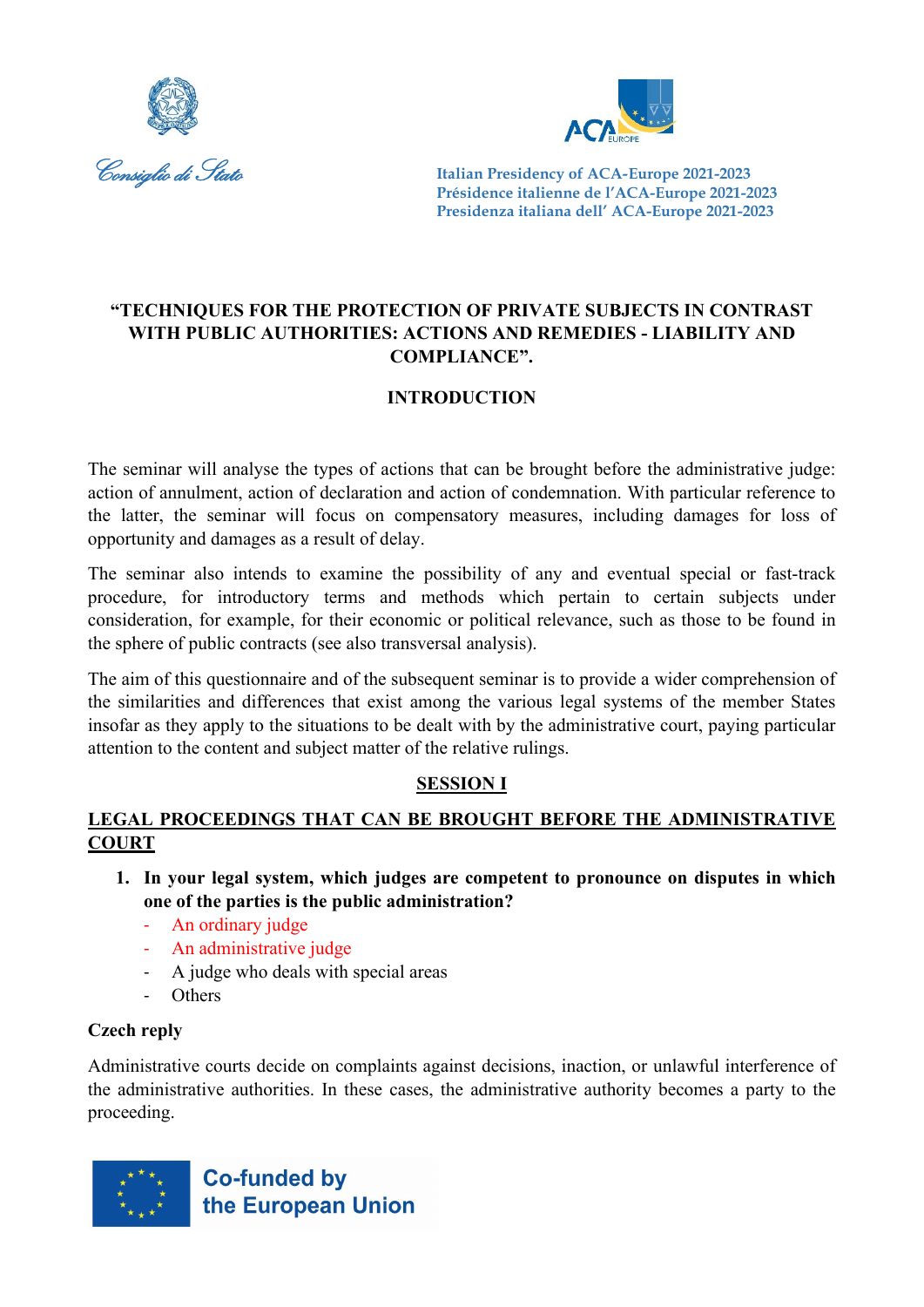



Civil courts are competent to pronounce disputes in selected cases where an administrative authority has decided on a dispute or other legal matter arising from private law relations (for example decisions of the Czech Telecommunication Office issued in proceedings on due telecommunication charges).

A special chamber (consisting of three judges from the Supreme Administrative Court and three judges from the Supreme Court) is competent to decide competence conflicts between the executive and the judiciary or civil and administrative judiciary based on the Act No. 131/2002 Coll., on the Adjudication of Certain Competence Conflicts.

- **2. Which actions can be brought before the administrative court in view of the exercise of administrative powers?**
	- Annulment of administrative acts
	- action of condemnation
	- Other actions

If you have replied 'other actions', please clarify which.

# **Czech reply**

The Code of Administrative Justice (CAJ) contains following types of actions/petitions:

- Action against a decision of administrative authority (sec. 65 CAJ)
- Action against inaction of an administrative authority (sec. 79 CAJ)
- Action against unlawful interference, instruction or enforcement from an administrative authority (sec. 82 CAJ)
- Petitions in electoral matters and in matters of a local and regional referendum (sec. 88 CAJ)
- Special petitions in matters of political parties and political movements (sec. 94 CAJ)
- Competence complaints (sec. 97 CAJ)
- Petition on annulment of measures of general nature (sec. 101a CAJ)
- Petition to repeal service (official) regulations (sec. 101e CAJ)

# **3. From which sources can actions be proposed brought before the administrative court?**

- Law
- Public authority regulations
- Guidelines
- Supreme Court rulings
- Other

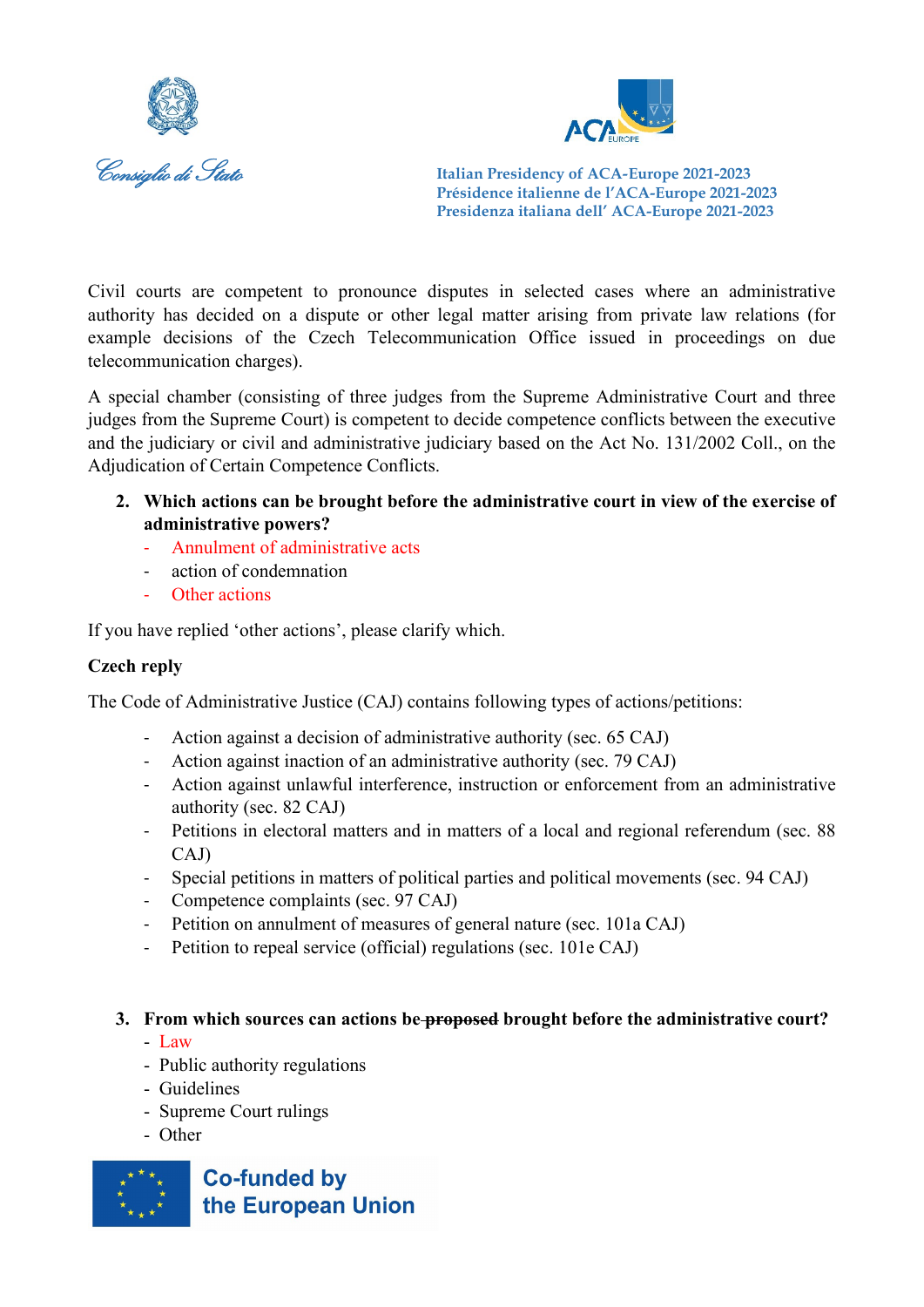



## **Czech reply**

In the Czech legal system, actions brought before the administrative court are regulated by law, specifically by the Code of Administrative Justice (for further details see above in question I/2). Administrative courts decide also on actions against emergency measures of general nature regulated in the Special Pandemic Act (Act no. 94/2021 Coll.).

### **4. Which administrative decisions can be challenged?**

- Administrative acts which have a specific recipient
- General acts and regulations
- Acts inherent to the procedure
- Political acts

### **Czech reply**

Apart from individual administrative acts, also measures of general nature *(Allgemeinverfügung)*, such as structure plans or emergency pandemic measures can be challenged before an administrative court.

- **5. On the grounds of which defects can the annulment of an administrative act be requested?**
	- Breaches of the law
	- Breaches of competence
	- Technicalities and procedural defects
	- Breaches of general principles
	- Other

# **Czech reply**

The court revokes the contested decision as unlawful (breach of the law, including general principles), deciding on both question of law and questions of facts. The court also revokes the contested decision as unlawful if it finds that the administrative authority exceeded the legally defined bounds of discretionary power, or abused it.

The court shall revoke the contested decision also for procedural faults:

a) on grounds of non-reviewability consisting in incomprehensibility or for absence of reasons for the decision,

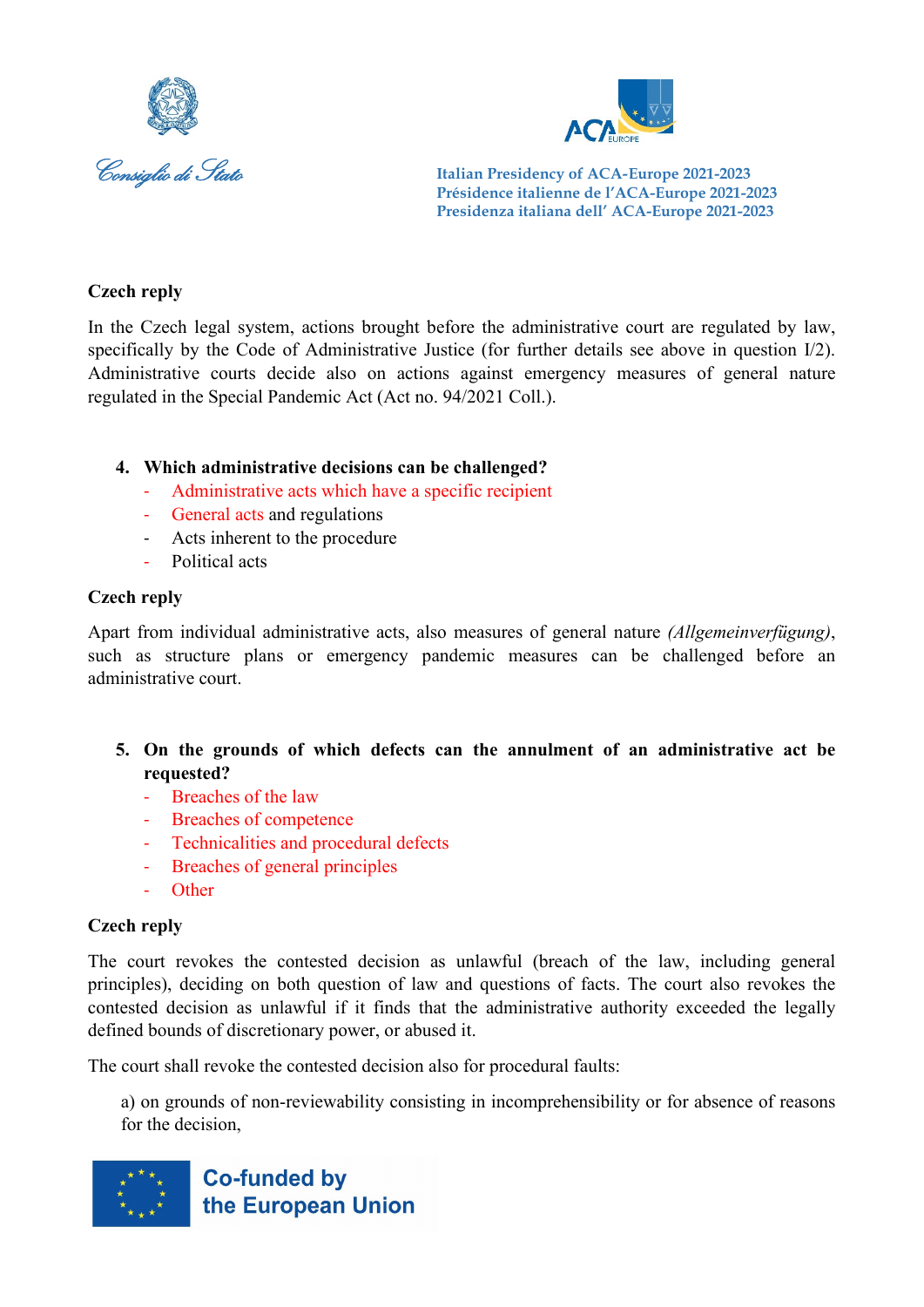



b) because the facts of the matter which the administrative authority took as the grounds for the contested decision are contrary to the documents or are not supported by them or require extensive or essential supplementing,

c) for substantial breach of the regulations on proceedings before an administrative authority if it could result in an unlawful decision on the matter itself.

Above that if the court finds that the decision suffers from faults that cause its nullity, the court declares this nullity even without a motion. If the causes of nullity concern only some part of the decision, the court declares nullity only of that part of the decision (if the nature of the matter allows it to be separated from the other parts of the decision).

# **6. Can the judge partially annul the challenged administrative act?**

- Yes
- No

If your reply is yes, please elaborate.

# **Czech reply**

The administrative judge can annul a part of an administrative act, which is unlawful and separable from the remainder.

# **7. Can the judge substitute the Administration by modifying the content of the administrative act?**

- Yes
- No

If your reply is yes, please elaborate.

# **Czech reply**

It is possible only in specific, narrow defined cases.

According to the sec. 78 CAJ, if the court decides on a complaint against a decision whereby the administrative authority imposed a penalty on account of an administrative delict, the court may, if there are no causes for the revocation of the decision, but the penalty imposed was apparently unreasonably large, either waive the penalty or decrease it within lawful limits. That is only if such a decision can be made based on the facts from which the administrative authority used and which the court may have supplemented through its own evidence in nonessential ways and if the complainant proposed such a procedure in his or her complaint.

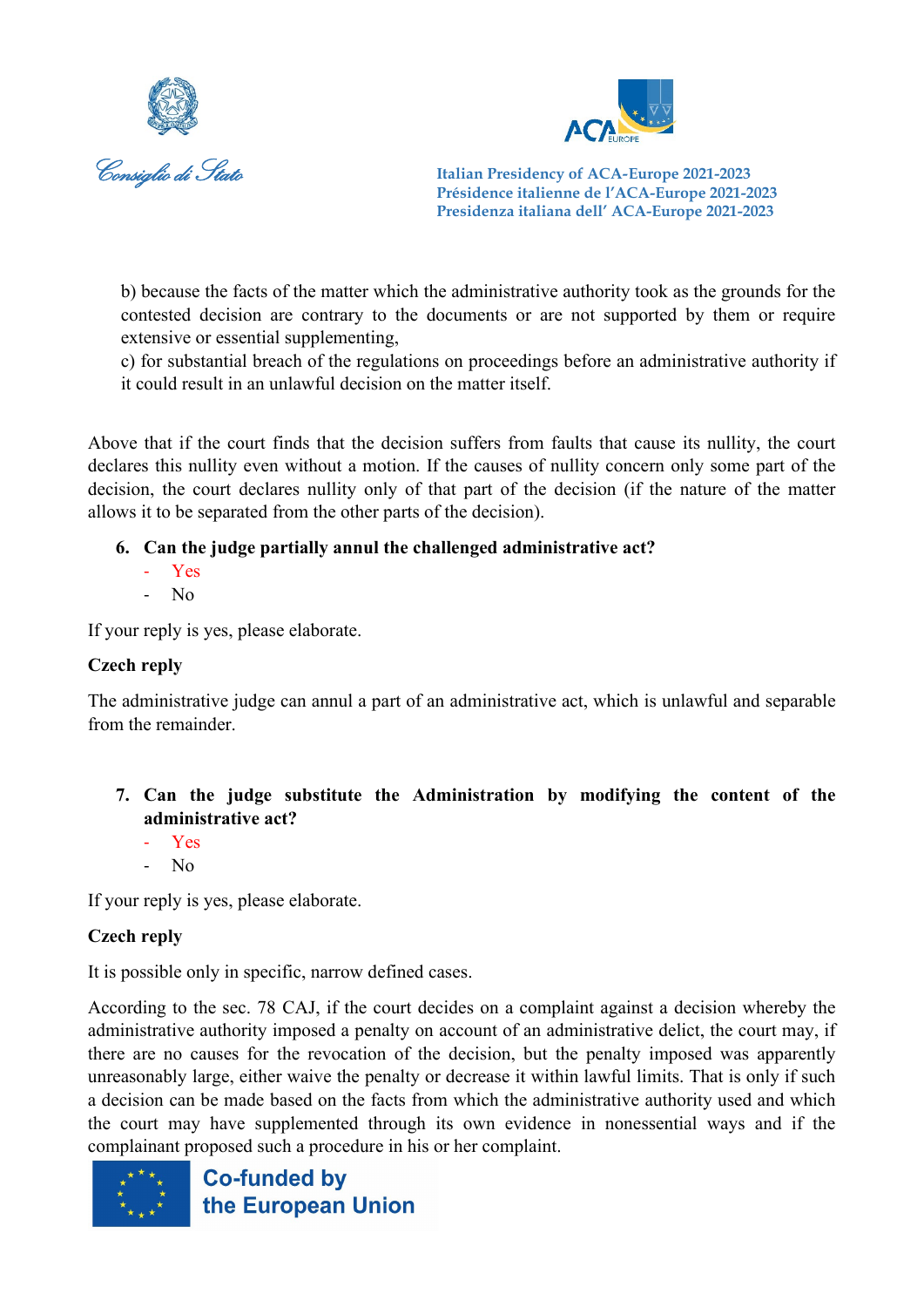



Furthermore, the Czech administrative courts can also order a provision of information (based on the Act no. 106/1999 Coll., on Free Access to Information to the public), commencement of a referendum (based on the Act no. 22/2004 Coll., the Local Referendum Act) or correct the results of elections (replace the illegitimately proclaimed candidates with those who were truly entitled; based on the sec. 90 CAJ) and therefore modify the content of preceding administrative act.

According to the Court of Justice of the EU case of Torubarov (C–556/17), Czech administrative courts have, following the right to an effective remedy, the power to overturn administrative decisions in granting international protection.

- **8. When the judge annuls the challenged act, can he dictate provisions which the P.A. must abide by in the review proceedings of the subject-matter of the litigation?** 
	- Yes
	- $N_{\Omega}$

If your reply is affirmative, please elaborate.

# **Czech reply**

A judge shall dictate conditions which must be adhered to when the administration authority makes new decision after the annulment (sec. 78 par. 5 CAJ).

- **9. When do the effects of the jurisdictional annulment of an administrative act become applicable?** 
	- From the date of the adoption of the act (*ex tunc*)
	- From the date on which the judgement becomes final (*ex nunc*)
	- Other

# **Czech reply**

In most cases, the effects of the jurisdictional annulment of an administrative act are applicable *ex tunc*, but in proceedings on annulment of a measure of a general nature, the court may annul the measure also *ex nunc* or on a date in the future specified in the judgment.

# **10. Can the judge modulate the effects over time of the ruling of annulment of an administrative act?**

- Yes
- No

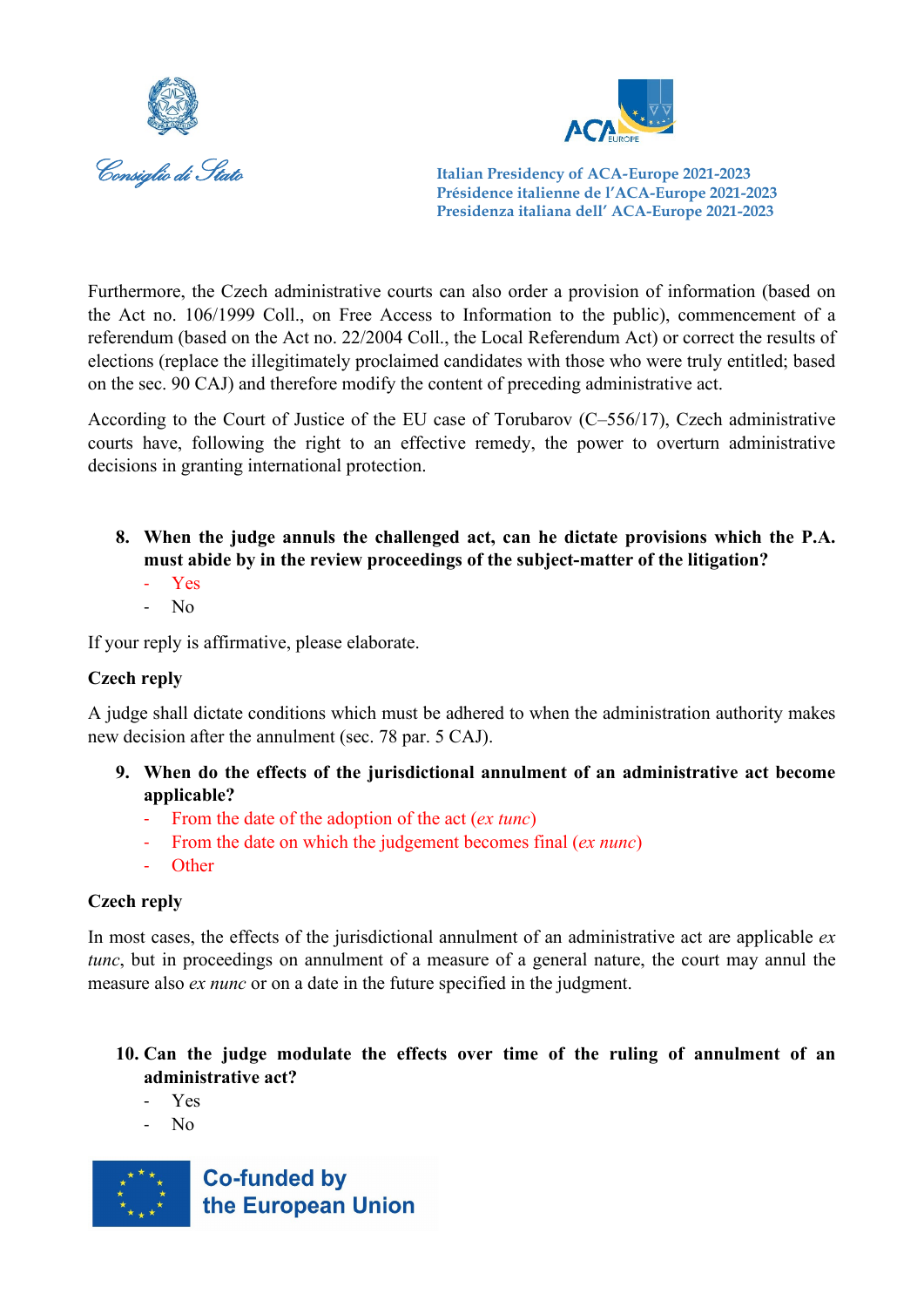



- Other

## **Czech reply**

Generally no. But in the case of review of a measure of a general nature the judges can annul the measure *ex tunc* (which happens extremely rarely in practice), *ex nunc* or on a date in the future specified in the judgment.

**11. Can the act of ordering payments for damages be proposed autonomously or must it always be proposed together with other kinds of actions?**

- Yes
- No
- Only in certain cases

If your reply is yes, please elaborate

## **Czech reply**

The Code of Administrative Justice does not regulate the compensatory action (see answer to the question I/14). It is a civil action procedure regulated by the Act no. 82/1998 Coll., on Liability for Damage Caused in the Exercise of Public Authority by Decision or Improper Official Action (hereinafter referred to as "Act no. 82/1998 Coll.").

### **12. In the light of what kind of behaviour is the compensatory action for damages feasible when dealing with a Public Administration?**

- Implementation of an illegal and detrimental administrative act
- Non-observance of the deadline of the procedure
- Lesion of good faith and trust
- Resultant behaviour of the public administration
- Other

Please elaborate.

# **Czech reply**

Generally, the claim for damages can be filed on the grounds of an illegal decision or improper action of an administrative authority.

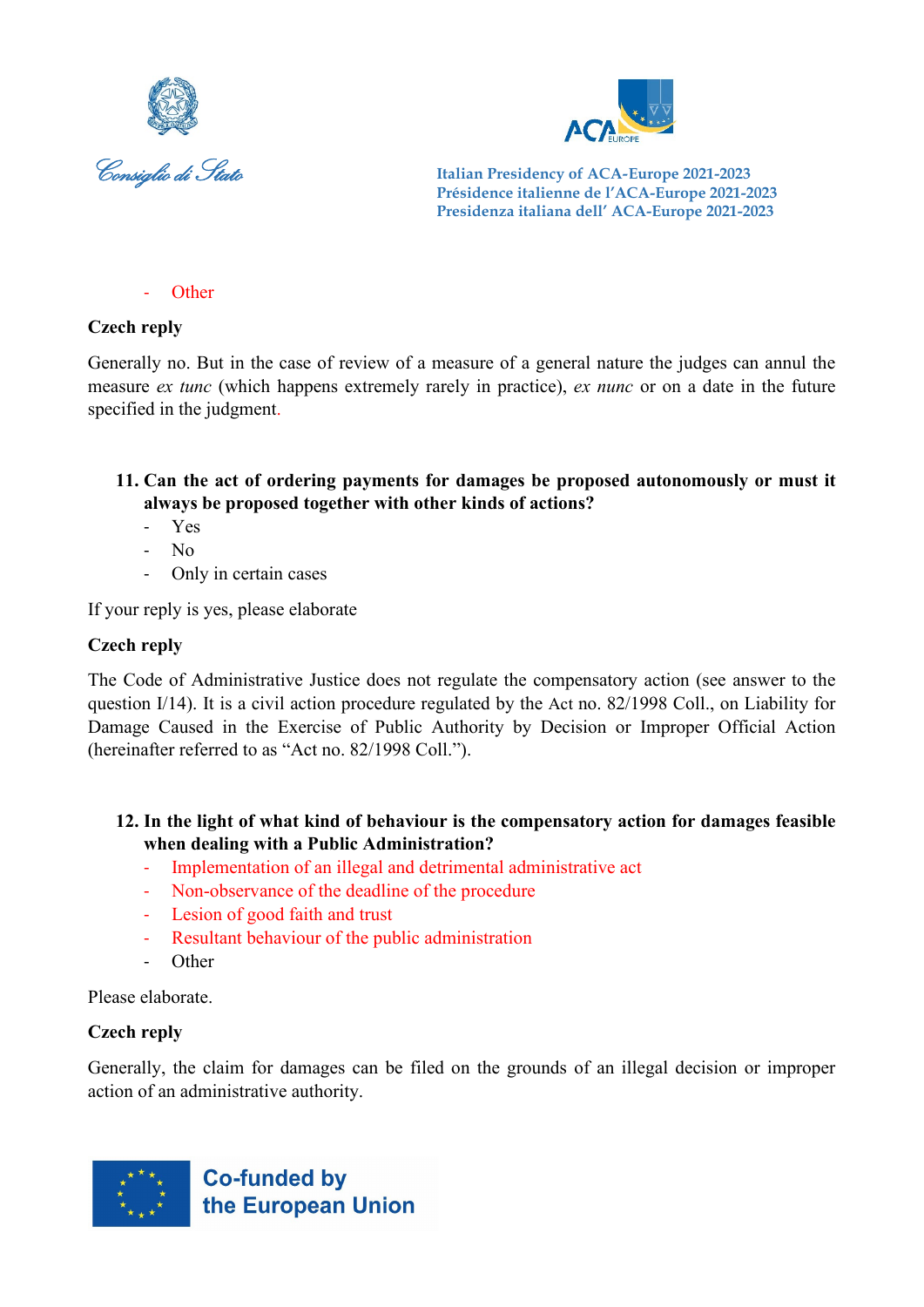



In very exceptional cases the courts have held that if the damage was caused by an action or decision that complies with the law but at the same time constitutes a disproportionate restriction on the rights of an individual, it is possible to seek compensation for damages outside the regime of Act no. 82/1998 Coll. - on the basis of the provisions of the Czech Charter of Fundamental Rights and Freedoms, which regulate the protection of the right to property (it relates in particular to structural planning).

# **13. Which are the different kinds of reimbursable damages?**

- Material damage
- Non-material damage
- Loss of opportunity

## **Czech reply**

In the Czech legal system, all kinds of damages indicated above are reimbursable (according to Act no. 82/1998 Coll.).

# **14. Does the omission of lodging an action of annulment result in elision or reduction of the compensatory damages?**

- Yes
- $N<sub>0</sub>$
- Other

# **Czech reply**

In general, the condition for the establishment of a compensatory claim (before the civil court) is the existence of an administrative court decision confirming the unlawfulness. Therefore, to successfully seek the damages, it is necessary to bring an action against the unlawful administrative decision.

However this does not apply to other unlawful administrative action (interference in essence). Therefore the action against unlawful interference (before administrative court) is not an obligatory prerequisite in order to seek damages before the civil court.

- **15. In order to award compensatory damages, is proof of the responsibility of the public administration required? If your reply is affirmative, which party is obliged to provide said proof?**
	- $Yes the party with burden of proof is...$

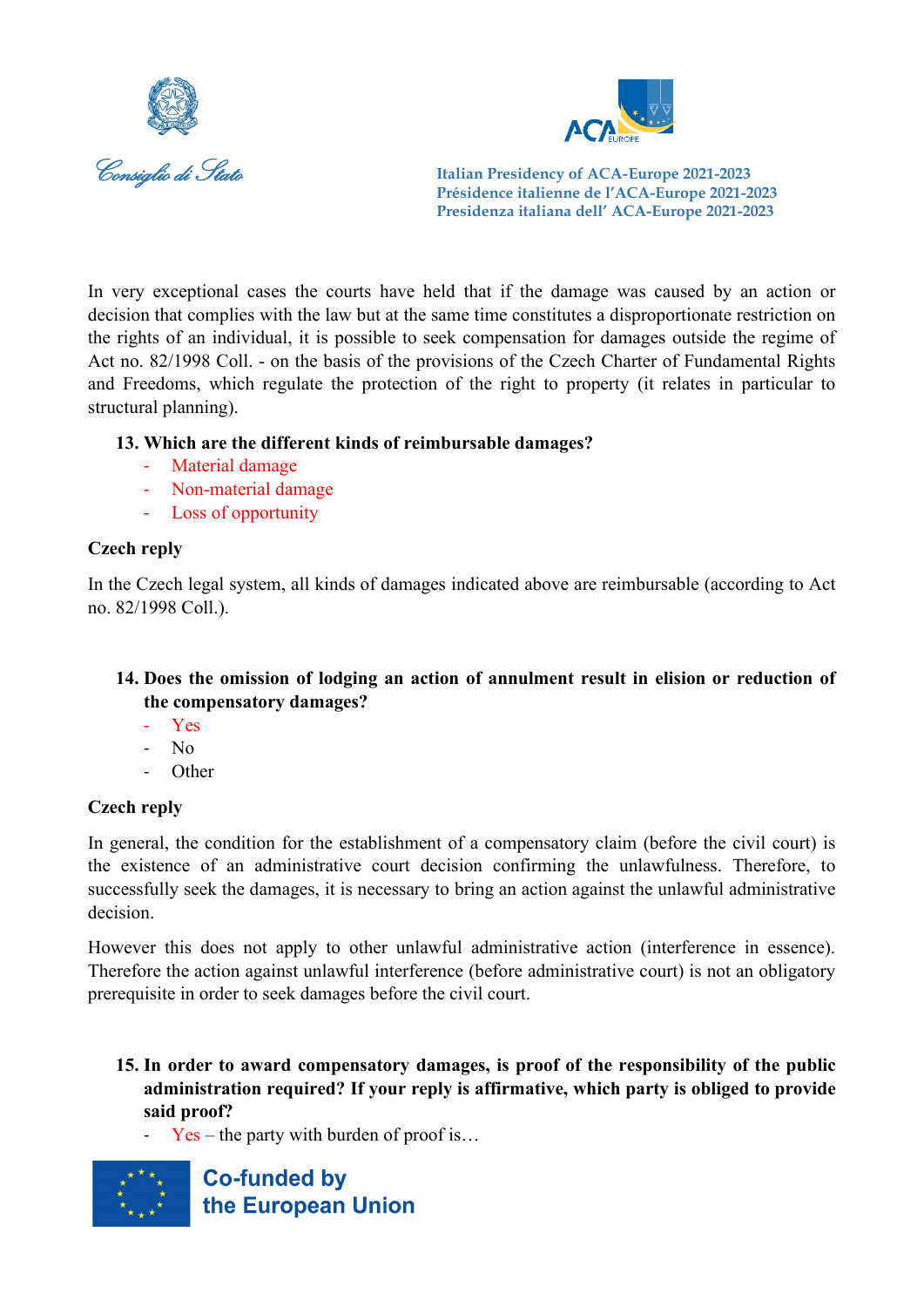



- No

# **Czech reply**

Yes, the party with burden of proof is the injured party. They have to prove **the amount** of the damage they have suffered due to an unlawful decision/procedure of the administrative authority, **decision/procedure or any other action** of the administrative authority itself and the causal link between the damage and the action of the administrative authority.

# **16. Can the judge convert** *ex officio* **one action into another?**

- Yes
- No

If the reply is yes, please elaborate

# **17. Is there a time-limit for the proposition of the compensatory action?**

- Yes
- No

If the reply is yes, please elaborate

# **Czech reply**

According to sec. 32 of the Act No. 82/1998 Coll., the time limit for filing an action to compensate material damages is 3 years, which can be prolonged to maximum of 10 years. For non-material damage, the time limit is 6 months and it can be prolonged to 10 years.

## **18. Can the judge rule that the Administration implement an administrative act? If your reply is affirmative, what are the prerequisites for implementation?**

- $Yes explanation$
- No

# **Czech reply**

The administrative court can rule that the administrative authority issues a provision which had been requested but illegitimately denied. For example, it may order the administrative authority to provide information (sec. 16 par. 5 of the Act no. 106/1999 Coll., on Free Access to Information).

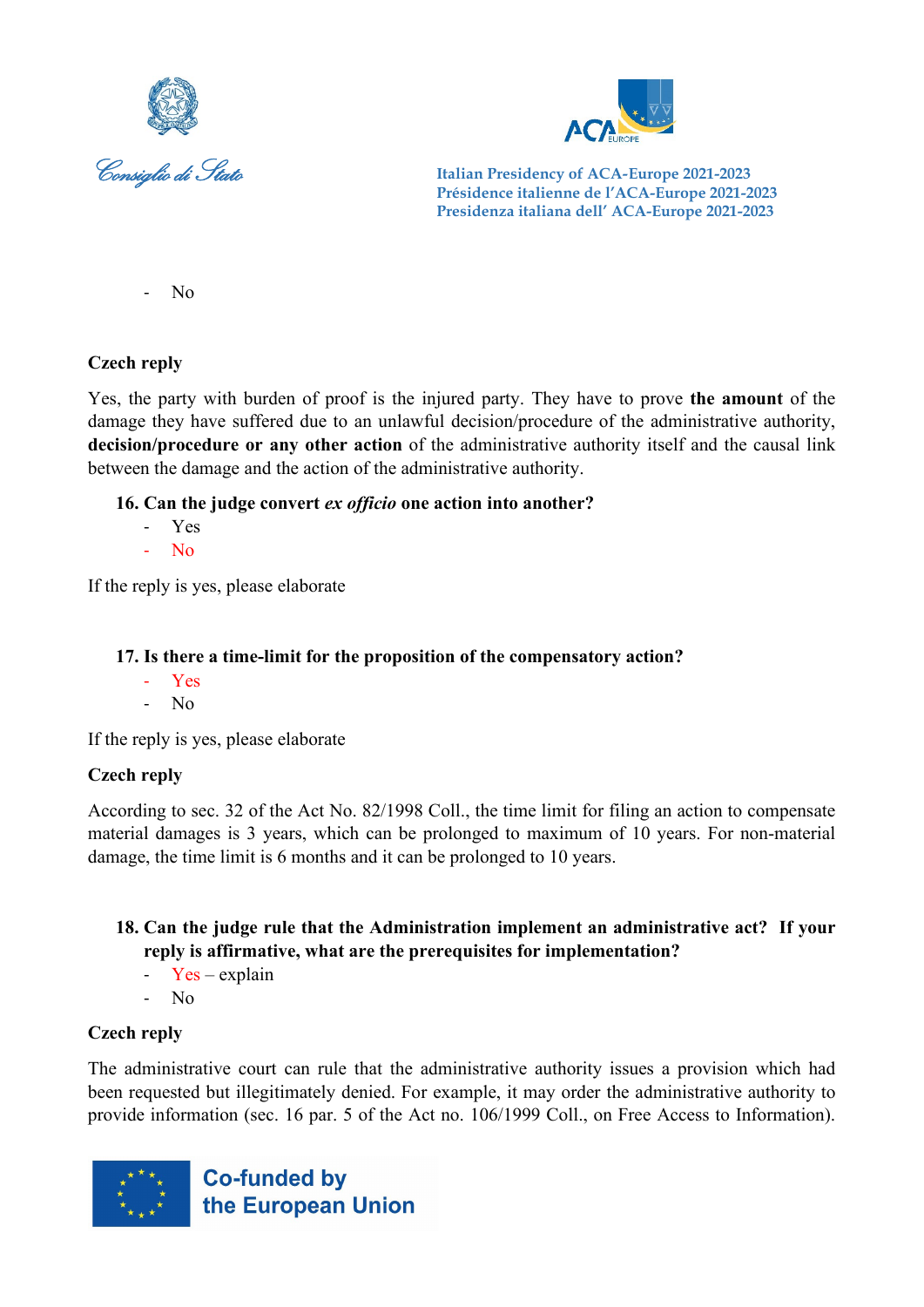



The administrative court can also oblige the administrative authority to issue a decision in cases of its inaction.

# **SESSION II – SPECIAL PROCEDURES**

- **1. Does your administration have provisions for special procedures**
	- Yes
	- $\overline{N}$

If the reply is yes, please elaborate

### **Czech reply**

Ordinary procedure includes four general types of actions – action against a decision of administrative authority, action against inaction of an administrative authority, action against unlawful interference, instruction or enforcement from an administrative authority and petition on annulment of measures of general nature.

Above that the Code of Administrative Justice contains provisions for following special procedures (according to subject matter):

- proceedings in electoral matters and in matters of a local or regional referendum (sec. 88 CAJ),
- special proceedings in matters of political parties and political movements (sec. 94 CAJ),
- competence complaint proceedings (sec. 97 CAJ).

### **2. What do the specialities consist of?**

- Ways of introducing the appeal
- Procedural time-limits
- Jurisdiction of the court
- Other

### **3. The special rites are established:**

- According to subject ( for example, tenders, procedures of expropriation, independent administration authorities)
- According to actions
- Both of the above

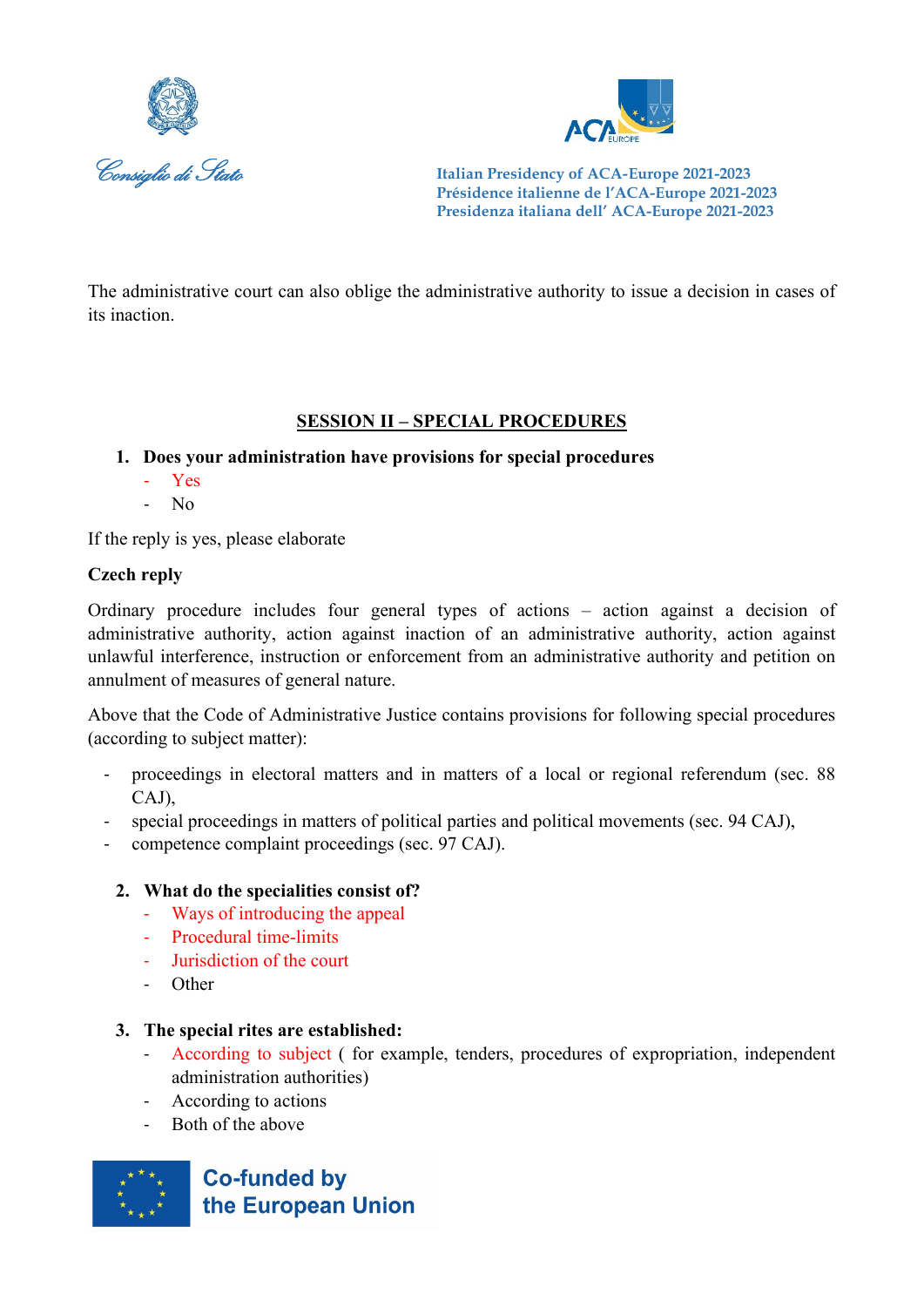



Please elaborate

**Czech reply**

Proceedings with special subject are in electoral matters, in matters of political parties and political movements and in proceedings on annulment of measures of general nature.

- **4. Does your system provide for appeals against the silence of the Administration at the request for an administrative provision presented by a private individual?**
	- Yes
	- No

If the reply is yes, please elaborate

# **Czech reply**

According to the sec. 79 and following of the CAJ, the person who has ineffectively exhausted the remedies which the rules of procedure applying to proceedings before an administrative authority prescribe for the protection of the person against the inaction of an administrative authority may request by means of a complaint that the court oblige the administrative authority to issue a decision in the merits of the matter. This does not apply if a special law connects the inaction of an administrative authority with the legal fiction that a decision with certain contents has been issued or with another legal consequence.

- **5. Do the Administrations comply spontaneously with the decisions of the administrative courts?**
	- Yes, always
	- No, never
	- In the majority of cases, in any case more than in 50% of cases
	- Hardly ever, in any case less than in 50% of cases

# **Czech reply**

In the Czech Republic there is no special enforcement remedy in the administrative law.

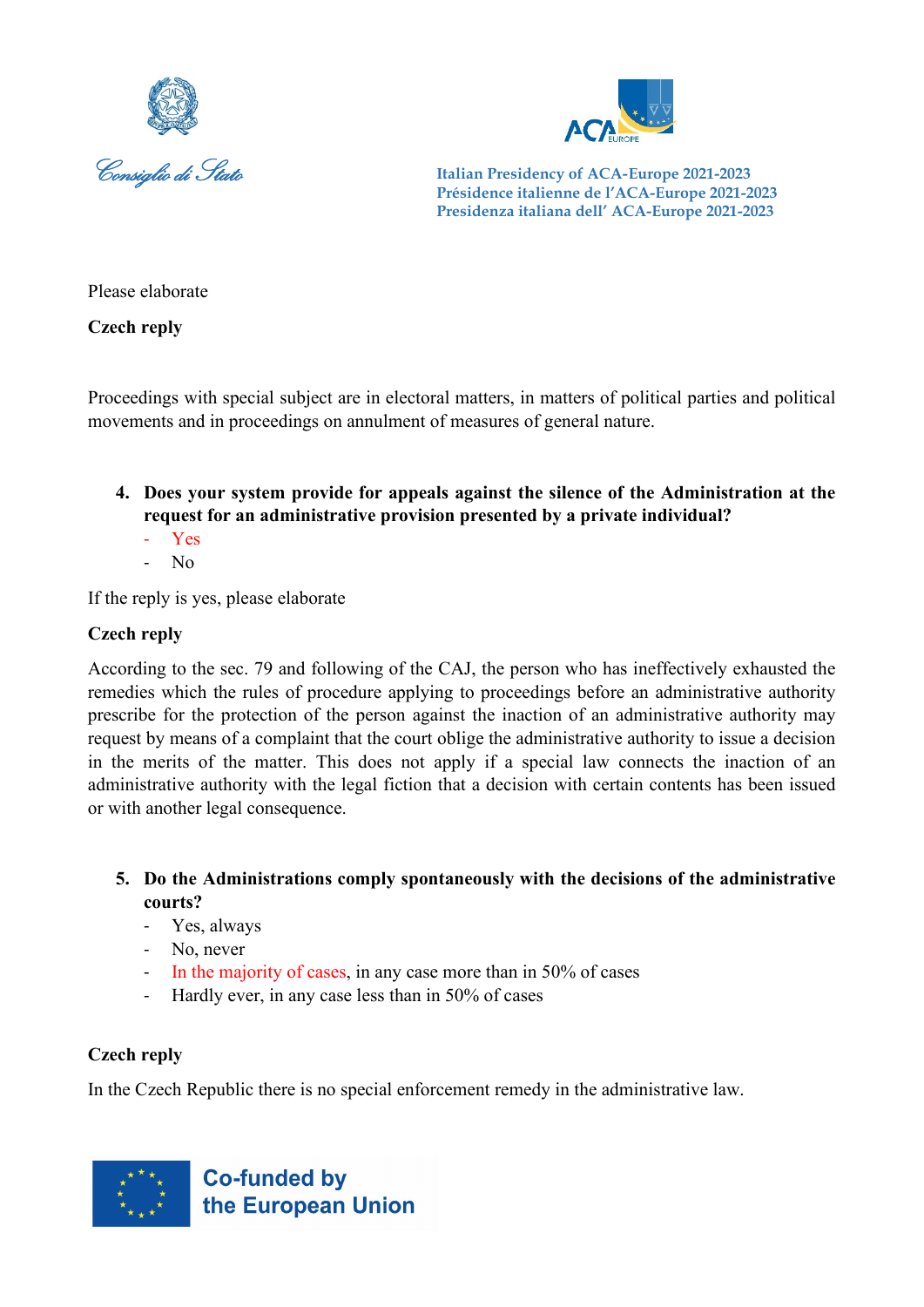



**6. In your legal system, is there a special procedure for ensuring the integral execution of the sentence**?

- Yes

 $-$  No

If the reply is yes, please elaborate

# **Czech reply**

The Czech legal system provides a procedure for the execution of judgements in the part VI of the Act no. 99/1963 Coll., the Code of Civil Procedure. Section 274 par. 1 lit. b) states that these provisions shall also apply to the enforcement of enforceable decisions of administrative courts. However it is used very rarely (the Supreme Administrative Court has never used this special procedure).

- **7. Are the judge's decisions which are not of the last resort immediately enforceable?**
	- Yes
	- No

If the reply is yes, please elaborate

# **Czech reply**

In principle, decisions are enforceable unless the law anticipates the suspension of the administrative act. Exceptionally, there is also the possibility of granting the applicant's request for a suspensive effect to a cassation complaint.

**8. Following the annulment of a decision characterized by discretionary power, the interested party is forced to challenge each of the ulterior negative decisions which have been deemed illegitimate by dint of defects which are different to those identified by the judge or, in alternative, are there certain mechanisms of "reduction" of the aforesaid discretionary power which ensure the definition of the litigation once and for all?**

- Yes – elaborate

- No

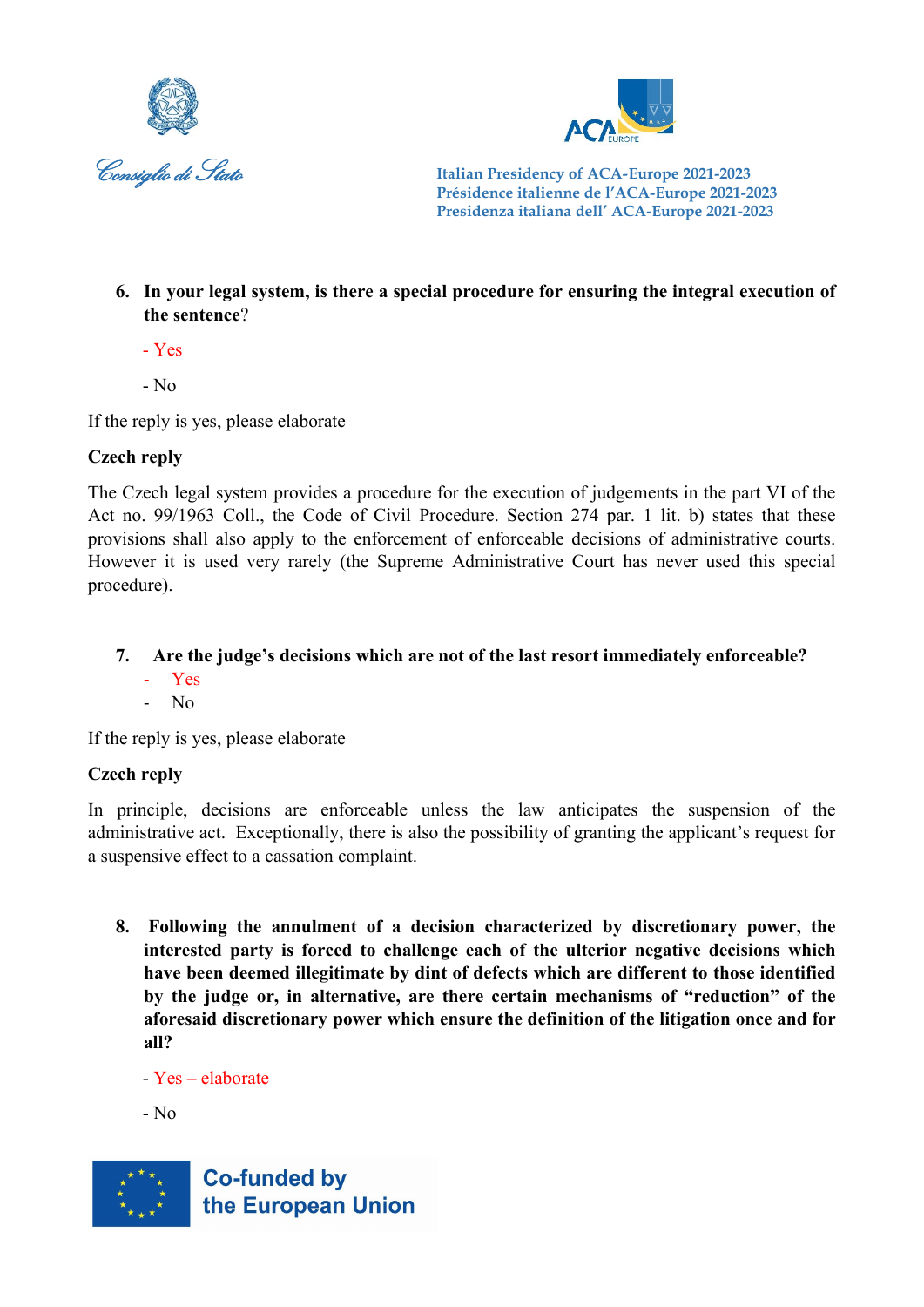



## **Czech reply**

The administrative court is bound by the content of the action, and assesses the legality within the scope of the objections raised. The discretionary power of the administrative authority can be "reduced" by the grounds of the annulment.

# **SESSION III – PRECAUTIONARY MEASURES**

- **1. Does the proposition of an appeal automatically suspend the effectiveness of the administrative act?** 
	- Yes
	- No

# **Czech reply**

The proposition of an appeal does not suspend the effectiveness of the administrative act automatically, but the law anticipates the suspension of the administrative act in some cases in specific areas of law – such as deciding on the base of Act 325/1999 Coll., Asylum Act, Act no. 326/1999 Coll., on the residence of foreigners, Act no. 40/1995 Coll., on the regulation of advertising or of Act no. 231/2001 Coll., on the operating of radio and television broadcasting.

# **2. In your legal system, are precautionary measures provided for?**

- Yes
- No

# **Czech reply**

In the Czech legal system, the petitioner can request interim measures (sec. 38 CAJ) or suspensive effect of the decision (sec. 73 CAJ).

# **3. What kinds of decisions can the judge apply as a precautionary measure?**

- The suspension of the challenged act,
- (if the subject of the challenge is the refusal of an application) a positive measure which provisionally anticipates the effects of the administrative act being contested;

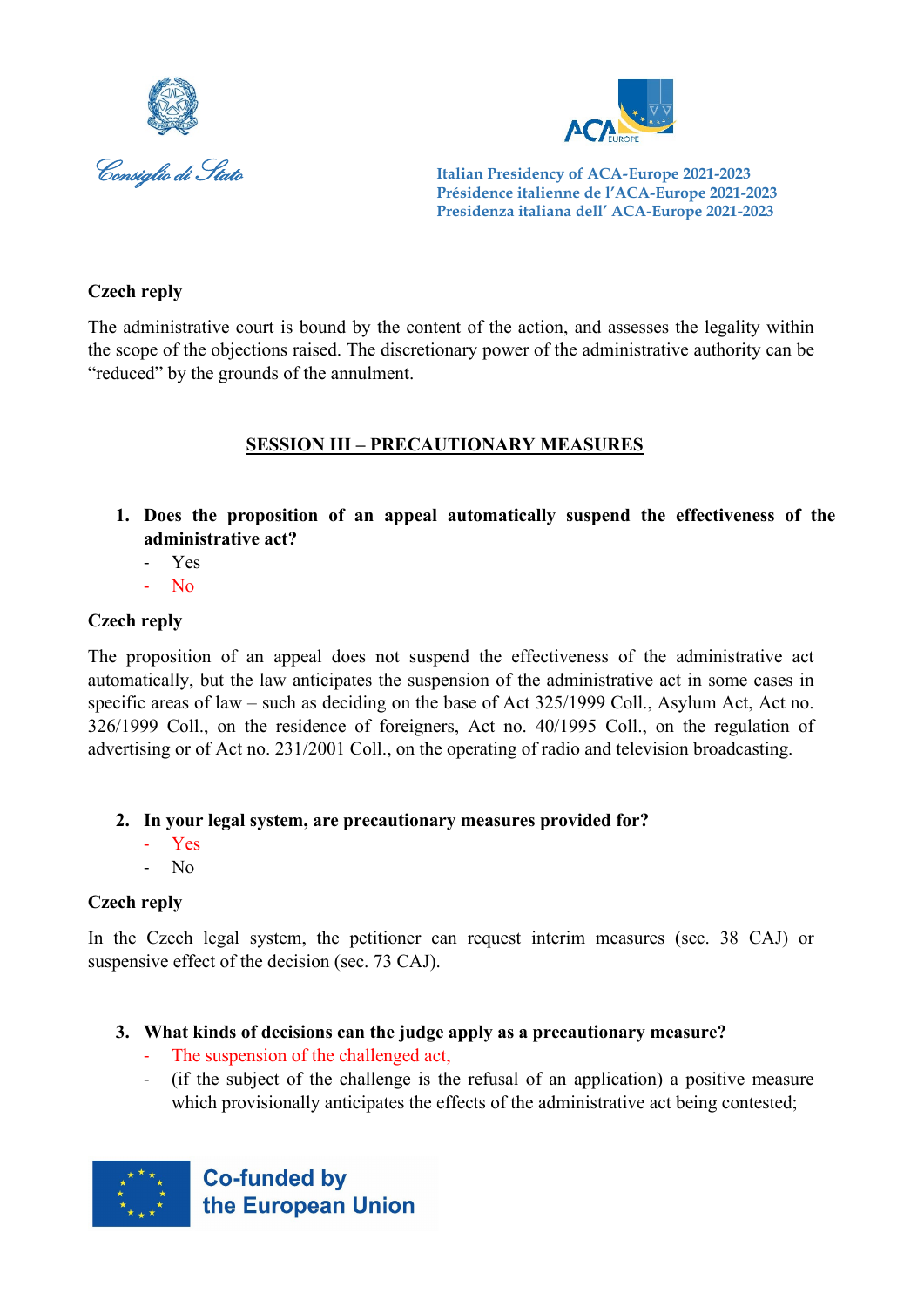



- The order to the administration to re-examine the application on the strength of indications contextually provided by the judge;
- Whatever measure necessary to satisfy, in each case, the precautionary requests presented by both parties

## **Czech reply**

Administrative judge can also decide about interim measures. That means that if it is necessary to take temporary measures to adjust the parties' circumstances liable to cause serious harm, the court may resolve to impose on the parties the obligation of having to do something, to restrain from doing something or to endure something by a provisional ruling. For the same reason the court may impose such an obligation on a third person, if he or she can be justly requested to do so.

- **4. What are the conditions for the acceptance of a precautionary request?**
	- The probable validity of the action
	- The probable validity of the action together with a serious prejudice
	- The prevalence of public or private interest, based on the results of the equilibrium/assessment
	- The required prerequisites of trial law to accord precautionary measures vary according to the different types of litigation
	- Other prerequisites (please specify)

### **Czech reply**

The conditions for accepting the request for a **suspensive effect** are following:

- the application is filed together with an application for the commencement of proceedings on the merits or in proceedings already pending,
- enforcement or other legal consequences of the judgment would result in **greater harm to the petitioner**, then the harm may occur to other persons by the grant of suspensive effect,
- grant of a suspensive measure is **not contrary to the public interest**.

The conditions for accepting the request for **an interim measure** are following:

- the application is filed together with an application for the commencement of proceedings on the merits or in proceedings already pending,
- the person seeking an interim measure must allege that he or she would suffer **serious personal injury** if an interim measure were not granted,

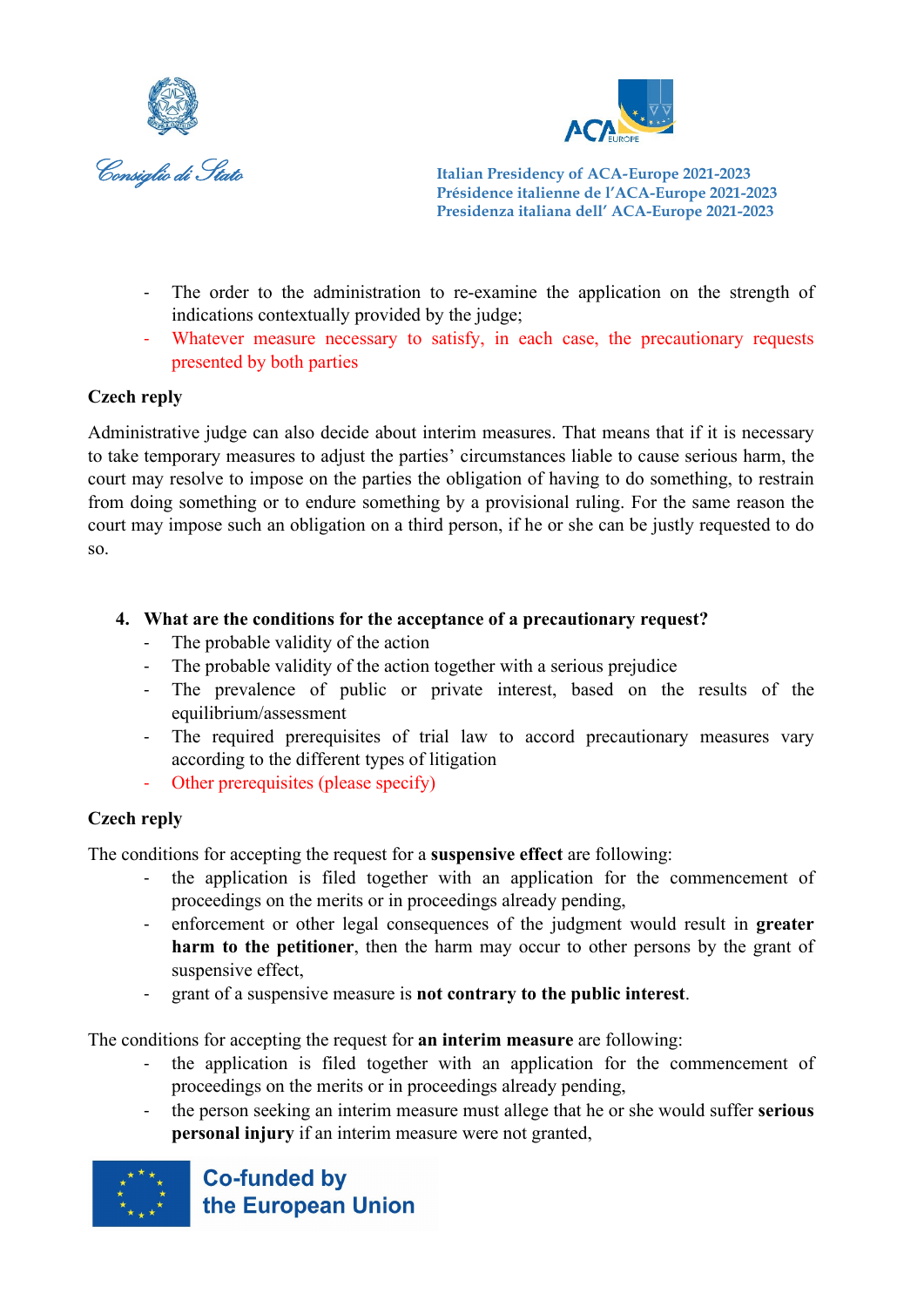



such harm must be considered to be of a **certain minimum intensity** (i.e. causing serious adverse consequences). It must also be taken into account whether the **harm is irreversible** or under what conditions the harm suffered **could be remedied**.

## **5. Can the judge force the petitioner to pay bail?**

- Yes
- **No**
- If yes, in which cases?

## **Czech reply**

There is no such possibility in the Czech administrative law.

### **6. Are precautionary measures generic?**

- Yes
- $-$  No are there some subjects in which precautionary measures are not admitted? Which?

### **Czech reply**

In the Czech legal system, interim measures are rarely used. They are applied only in cases where conditions need to be temporarily adjusted because of the threat of serious harm (for example mostly in asylum cases: The Ministry of the Interior is ordered to tolerate the stay of applicants in the detention centre and to provide them with basic material security until the final outcome of the proceedings in this appeal). Suspensive effect may be claimed only in actions against a decision of administrative authority or in a cassation complaint with the Supreme Administrative Court.

- **7. Can a precautionary request be introduced autonomously before the presentation of the main trial proceedings (***ante causam***)?**
	- Yes
	- **No**

### **Czech reply**

A condition for granting an application for a precautionary measure (interim measures, suspensive effect) is that the application is filed together with an application for the commencement of proceedings on the merits or in proceedings already pending.

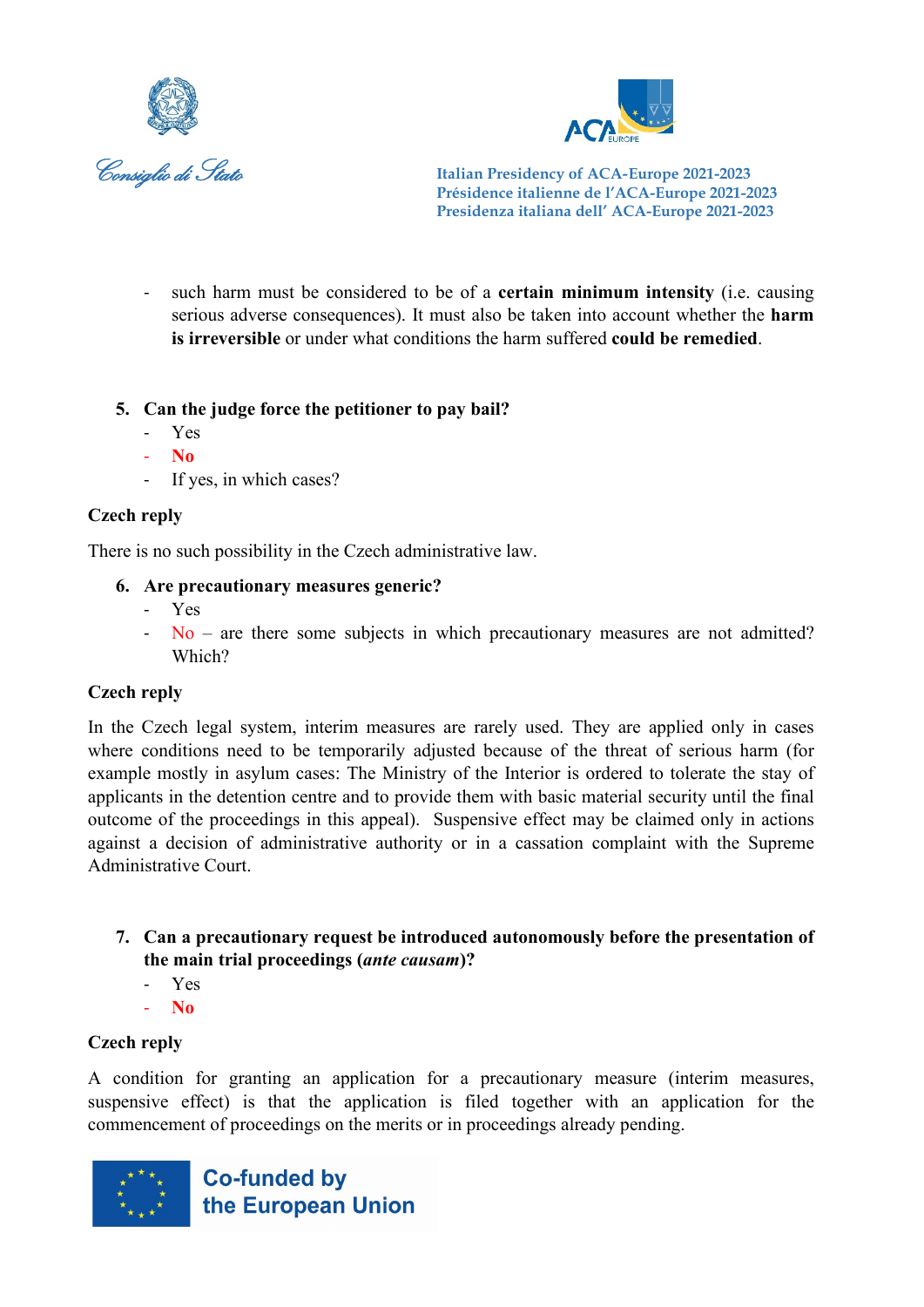



- **8. In the event of cautionary request** *ante causam***, does the precautionary decision of the judge lose effectiveness?**
	- Yes, in the event that the interested party does not initiate main trial proceedings within the mandatory time-limit
	- No, its effectiveness remains intact even if the main trial proceedings have not been initiated within the mandatory time-limit or even if the time-limit has expired

# **Czech reply**

Not applicable.

- **9. When dealing with the precautionary request, does your legal system provide for specific procedure?**
	- Yes (give details of the main characteristics with regard to : trial deadlines, type of decision, motivational burden, ways for establishing debate)
	- No

# **Czech reply**

There is no special procedure under Czech administrative law. Precautionary decision is taken within the core of the main proceedings and the code sets forth only some procedural elements, such as that the court shall decide on the application without undue delay; if there is no risk of delay, it shall decide within 30 days of its submission. See also answer to the question III/10 below.

# **10. Is the precautionary decision taken unilaterally or collegiately?**

- Unilaterally;
- Collegiately;
- Collegiately, but in the event of extreme urgency, the precautionary decision can be taken temporarily by means of a simple unilateral decree;

# **Czech reply**

The legal process for adopting decisions on interim measures or suspensive effect follows the process of the decision in the merit of the case. Therefore if the case is to be decided by a single judge, the application for interim measures or suspensive effect shall also be decided by that single judge; the same applies for decisions that are adopted by a chamber).